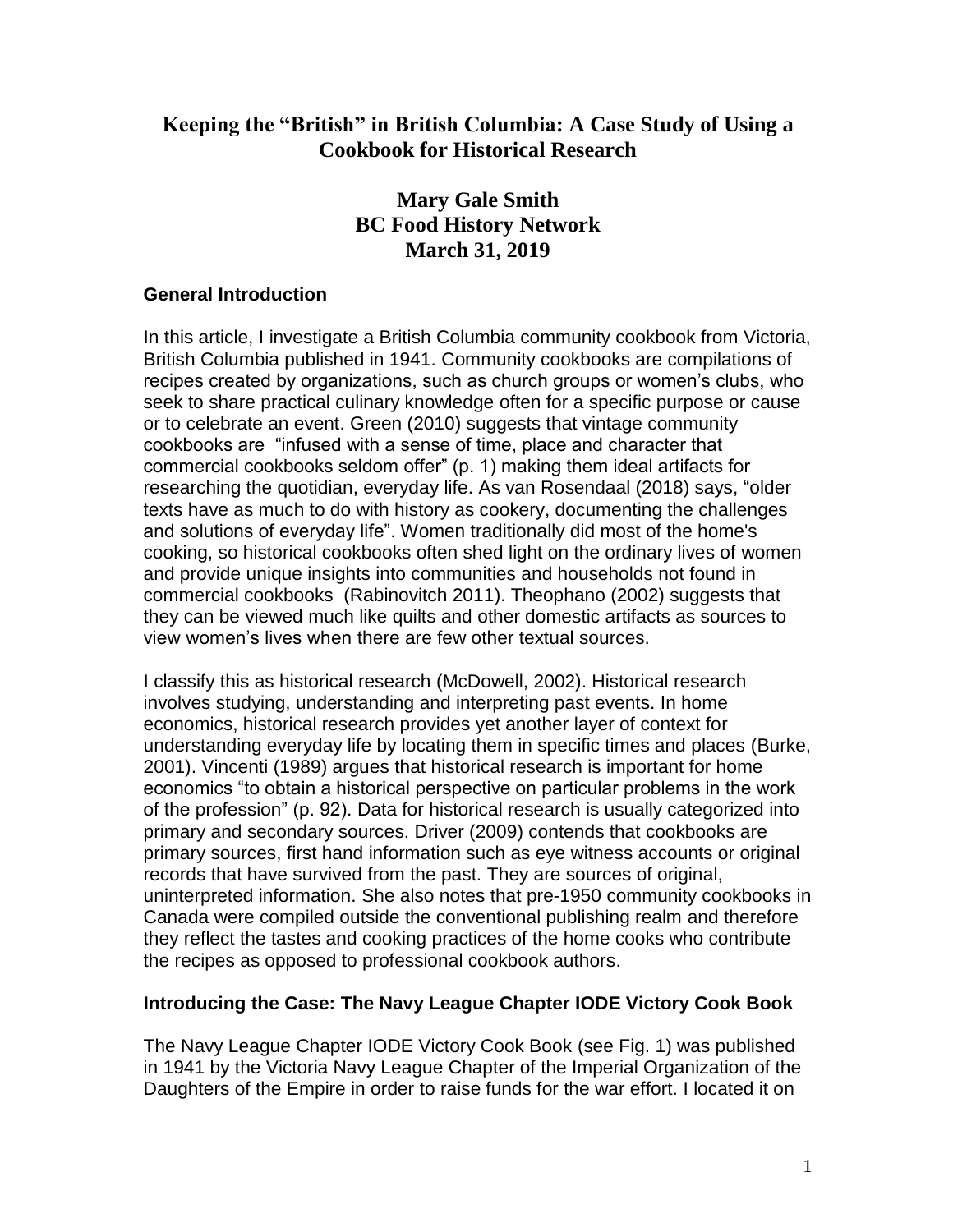the Wartime Canada Website. It is a 92 page document that includes:

• 36 ¾ pages of advertising

• 7 pages of informational material, e.g., introduction, list of patrons, a word of appreciation, table of measurements, what to serve with meats, fish, etc., a plan of a week of meals, kitchen hints, how to remove stains, special menus (e.g., Thanksgiving, bridge), about cakes.

• 49 ¼ pages of recipes [Soups (5), Vegetable Dishes (14), Seafood and Fish Dishes (15), Meat Dishes (27), Salads (15), Cakes (45), Pies (6), Desserts (9), Biscuits and Bread (5), Cookies and Small Cakes (12), Luncheon Dishes (12), Candy (5), Jam (5) Pickles (9)]



Figure 1. Front Cover of the Navy League Chapter IODE Victory Cook Book

This cookbook was published by a women's organization, and I analyzed each section of the cookbook using a structured approach that involves breaking the text into different groupings (Wheaton, 2006; Mac Con Iomaire, 2013). I discuss two themes that struck me as I read and re-read this cookbook: a) although this cookbook was written during World War II with the intent of raising money for the war effort and has been described as a "wartime cookbook", it appears to be more about "keeping up appearances," British appearance, that is, than coping with war time food shortages and rationing; and b) how it is an example of how women's organizations existed in the liminal space between the public and private sphere and involvement in a women's organization and its activities, had the potential to introduce women to public participation.

### **Structured Analysis**

Wheaton (2006) recommends five different groupings for a structured analysis: ingredients; equipment or facilities; the meal; the book as a whole; and its worldview. She argues that systematically examining the book under these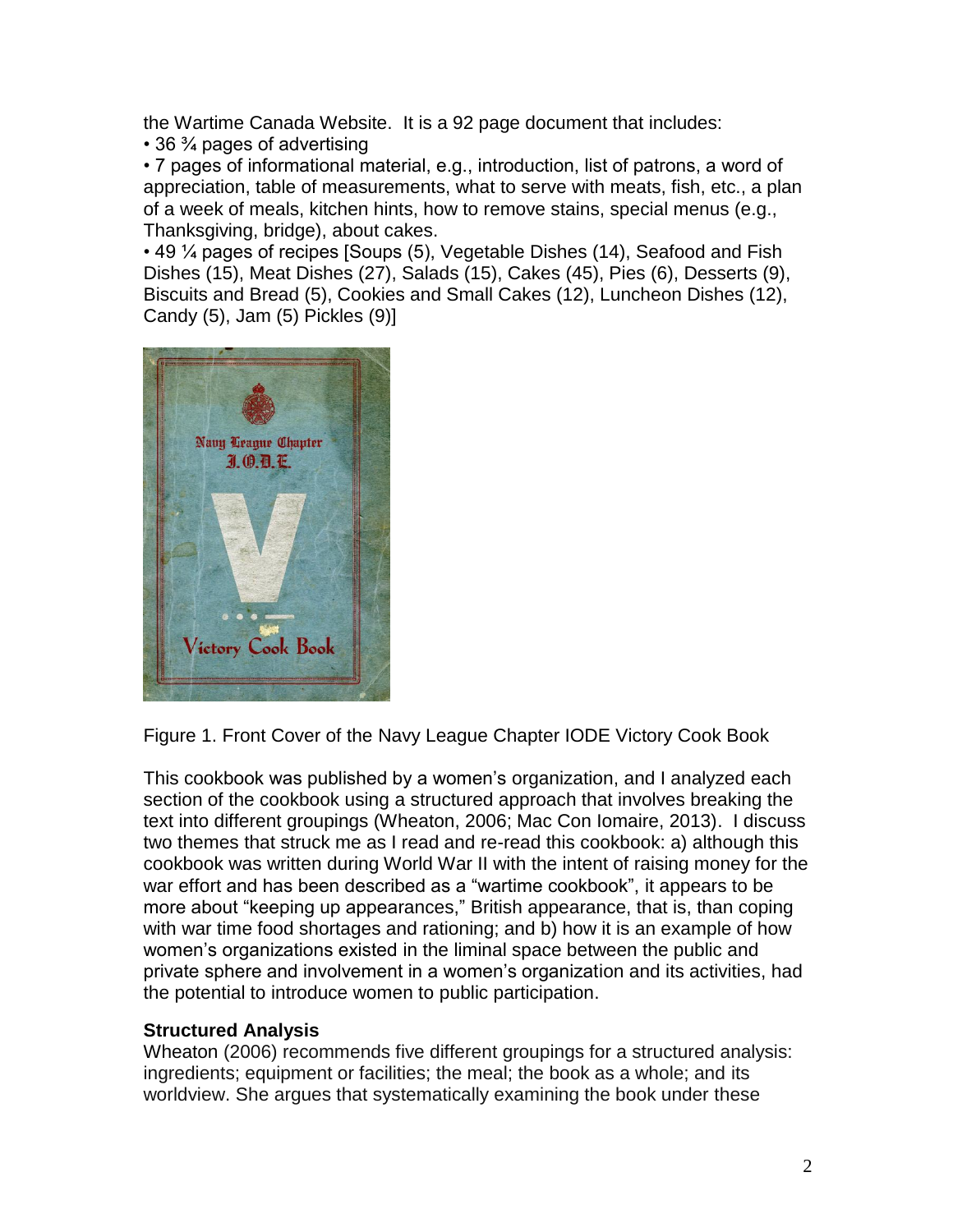headings, extracts much more from the cookbook than is apparent at first. Other researchers have used slightly different categories but continue to use a structured approach to the analysis of cookbooks in which the researcher applies critical reading skills in order to "break down" a text. For example, Inness (2006) includes categories of identity (e.g., gender, race, class, etc.) while Staub (2012) looks specifically at what cookbooks say about citizenship. For my structured approach I selected the following categories: the cover; the introduction page; the recipes; the menus; the recipe submitters; the patrons; and the advertising.

## **The Cover**

At the top of the cover is the IODE emblem (see Fig. 2).



Figure 2. IODE Emblem

The crown represents the British monarchy, the flag in the center is Union Jack which stands for Britain and the Empire, and the seven-pointed outwardradiating star, represents all of the major territories of the British Empire (Pickles, 2002) or the seven provinces in Confederation when the organization was created. The IODE's motto was "One Flag, One Throne, One Empire".

Directly under the emblem was the name of the organization:



Figure 3. Cookbook Creators

The creators of this cookbook were members of the Navy League Chapter of the Imperial Order Daughters of the Empire (IODE) (See Fig. 3). Both are volunteer organizations. The Navy League of Canada was founded in 1918 and its origins can be traced to branches of the British Empire Navy League established in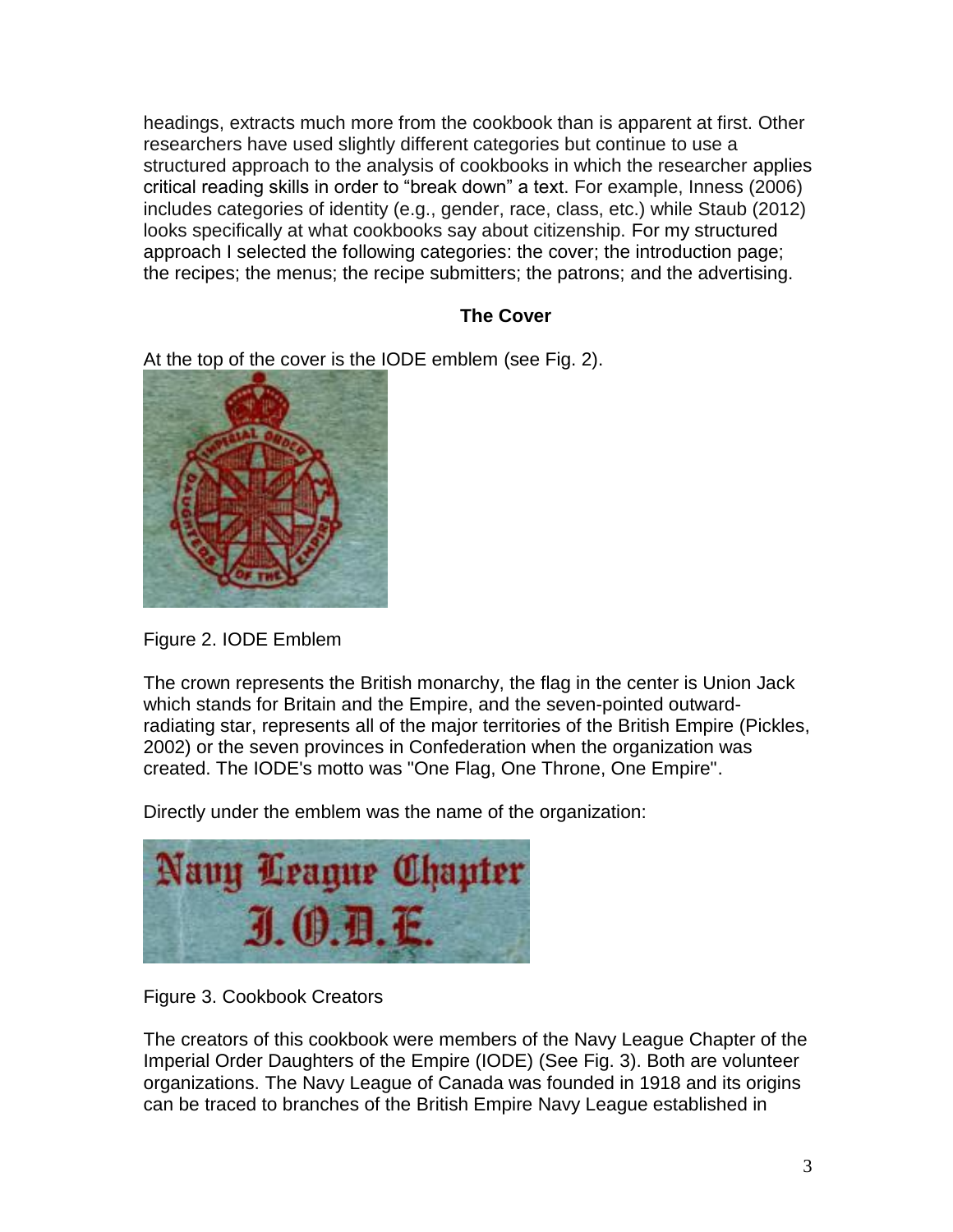Canada from 1895. The league's central function is the promotion of Canada's maritime interests, and it consistently supported expansion of the merchant marine. The league provided seamen's comforts during wartime and was active in youth training (Tucker, 1962).

The Imperial Order Daughters of the Empire (IODE) is a Canadian Women's organization founded in Montreal in 1900 to promote ties with Britain and the Commonwealth (Sheenhan, 2013). It was incorporated as a Canadian women's organization by a special act of the Parliament of Canada. During the early years of its existence, the IODE concentrated its efforts on the advancement of British imperialism—namely, promoting Britain and British institutions through education. According to the IODE Constitution, the organization's primary objectives were to "promote in the Motherland and in the Colonies the study of the History of the Empire and of current Imperial questions" and to "stimulate, and give expression to the sentiment of patriotism which binds the women and children of the Empire around the Throne" (Small, 1995, p. 81). A woman's "imperial service" or "imperialism" usually means "of or pertaining to an empire" but in Great Britain it has the added significance of "designating the principles and aims of the Imperial Federation Committee established in 1893, which invited the colonies to take a share in the cost of imperial defense" (Webster's International Dictionary, second edition, 1935).

During the Second World War the IODE in Canada, had 35,000 members and participated in war effort relief drives, such as sock drives and scrap drives (Pickles, 2002). This women's organization was originally open only to women of British background. It was considered to be the voice of Empire, Canadian identity within Empire, military action in support of Empire, and commemoration of wartime heroism (Pickles, 2002).

The two organizations were closely linked. The Dominion Counsel of the Navy League consisted of provincial presidents of that organization and the national presidents of the Imperial Order of the Daughters of the Empire and of the Federated Women's Institutes of Canada who served as ex-oficio members (Tucker, 1962).

The IODE and the Navy League were associated with the woman's club movement that became part of the Progressive era of social reform. By 1912 it was estimated that one out of every 8 adult women in Canada belonged to a women's group, making the women's organizational movement a significant force in Canadian society. Those who joined were mainly middle-aged, middle class, English-speaking and Protestant (Middleton, et al. 2014).

In the center of the page is a large "V" followed by the Morse Code for V (shortshort-short-long is the letter "V") (see Fig. 4).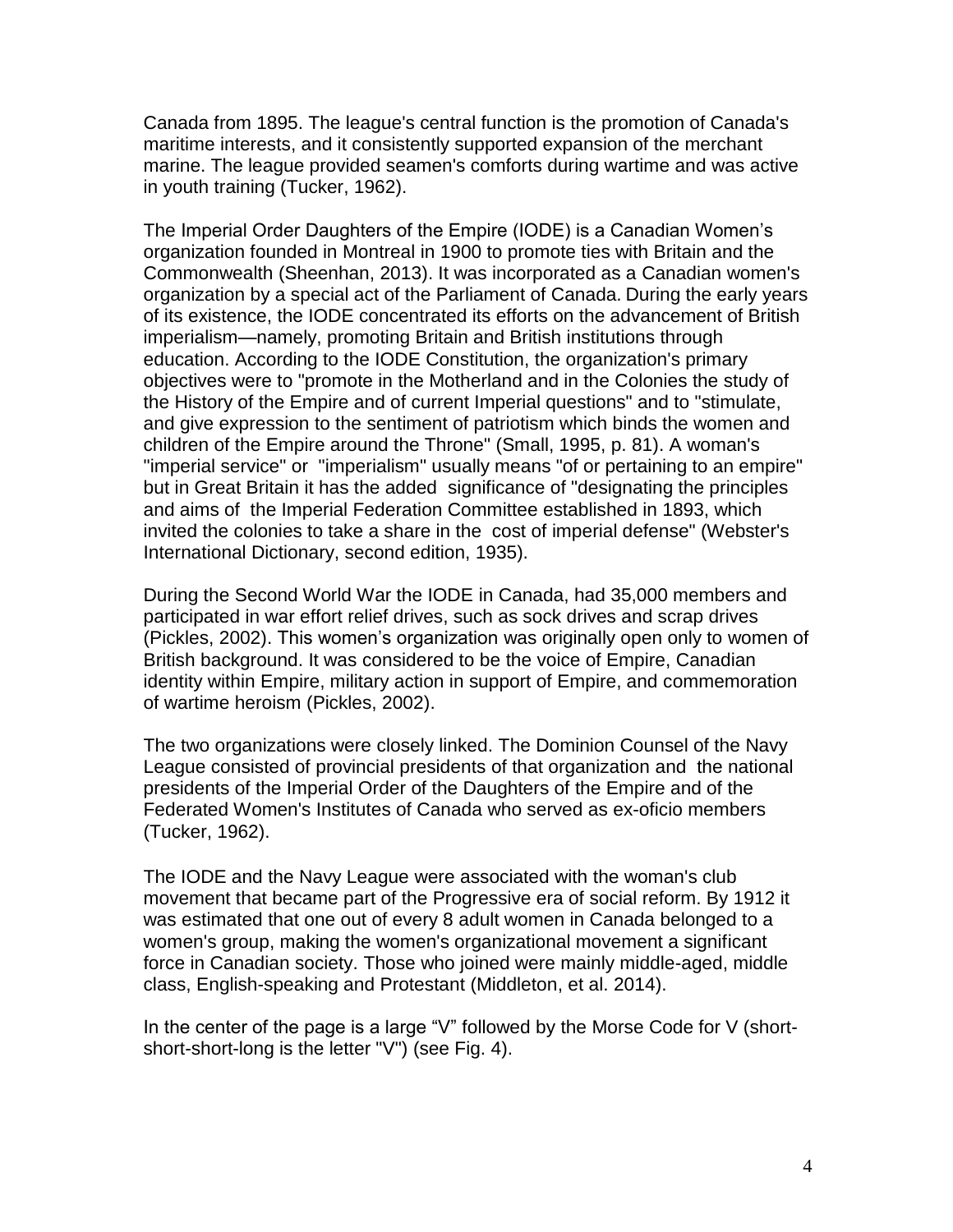

Figure 4. Victory Symbols on the Front Cover

Both are symbols for "victory". Winston Churchill's V For Victory campaign began 1941 and was considered one of the most influential propaganda stunts of World War **II**. In a BBC broadcast he called the V sign "the symbol of the unconquerable will of the people of the occupied territories" and he encouraged his compatriots to show their defiance to the Germans by painting Vs wherever they could. The V For Victory campaign spread quickly throughout the United Kingdom and became a rallying cry for the Allies. The letter V in Morse code is three dots and a dash – da-da-da DAHH – also mimics the opening notes of Beethoven's Fifth Symphony became the sound for the BBC European services that broadcast to occupied areas (BBC World Service).

These symbols were followed by the title (See Fig. 5):



Figure 5. Title

Since "victory" was included in the title one question that arises is, "in what ways did this cookbook contribute to victory"? According to Wartime Canada, this book was released "to raise money towards war work" and it could be used to "find out what women on the homefront cooked for their families" (Wartime Canada).

## **The First Page**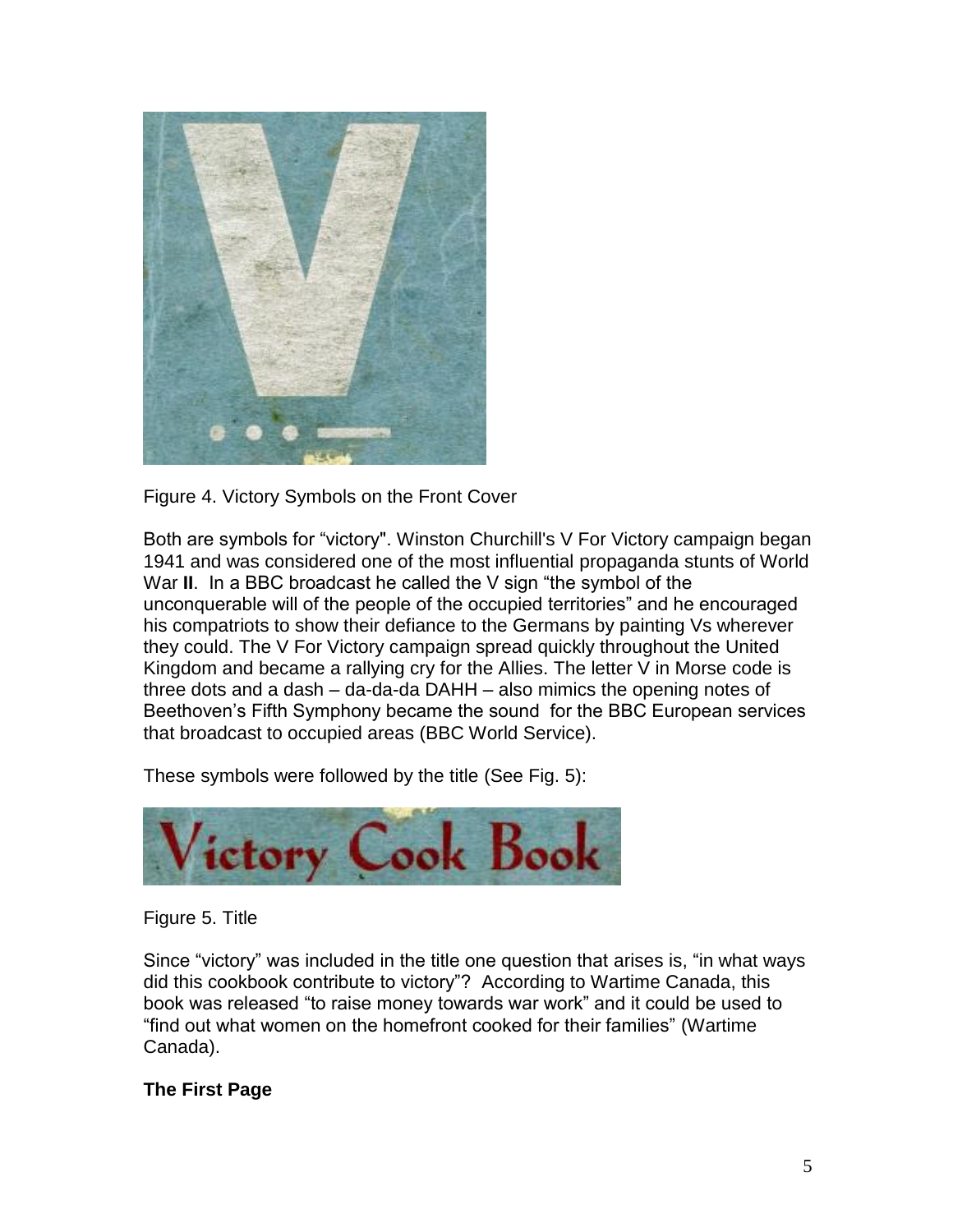The first page is dated October 1941 appears to be an introduction written by the convener of the project although no author is noted and there is no title. Community cookbook authors often used the cookbook to explain the mission of the organization and/or their purpose for writing the cookbook. Staub (2012) claims "this information is some of the most revealing material in the book in regard to women's beliefs" (p. 70). The Victory Cookbook begins with a little background on the organization.

The Navy League Chapter was organized on September 24, 1912, in Victoria, B.C., with the hero of Trafalgar's great watchword "Closer Action" chosen as its motto … the interests of the Navy foremost in its work…The Chapter has always made the interests of the Navy foremost in its work. During the first Great War a \$100.00 Life Membership in the Navy League of Canada was purchased in the Chapter's name, also a Life Membership in the Red Cross. (p. 1)

Trafalgar refers to the Battle of Trafalgar in 1805, where the HMS *Victory* was the flagship to the British Fleet captained by Lord Nelson. Nelson's final rallying call was "closer action" which won the day but cost him his life. This victory established British naval supremacy for more than 100 years. The use of this motto could indicate that their mission was to do anything that would "win the day" and ensure British supremacy. According to Pickles (2002) it was not unusual for chapters to adopt imperial heroes in order to promote a British Canada. IODE members frequently joined others women's groups such as the Navy League and the Red Cross.

The rationale for the cookbook is explained this way:

Since the outbreak of the second World War, the Chapter has raised and spent an average of \$100.00 a month on war work and it is for this purpose that the members have collected these tested recipes in an endeavour to raise more money. (p.1)

They don't describe their "war work" but during World War II the Navy League worked to improve the welfare and relief to sailors ashore in Canadian ports. It is reasonable to assume that they supported the men at the Esquimalt Naval Base, a military installation established by the Royal Navy in 1855 and then home to Royal Canadian Navy Maritime Forces since1910.

Also included is a description of their main fund raising activities:

**In** 1917 a Children's Fancy Dress Ball was organized during the Christmas season at the Empress Hotel and has been successfully carried on every year since, netting the Chapter approximately \$7,000,00 in the twenty-four years. Other activities, such as garden parties, card parties, raffles, etc., have enabled the Chapter to generously contribute to secondary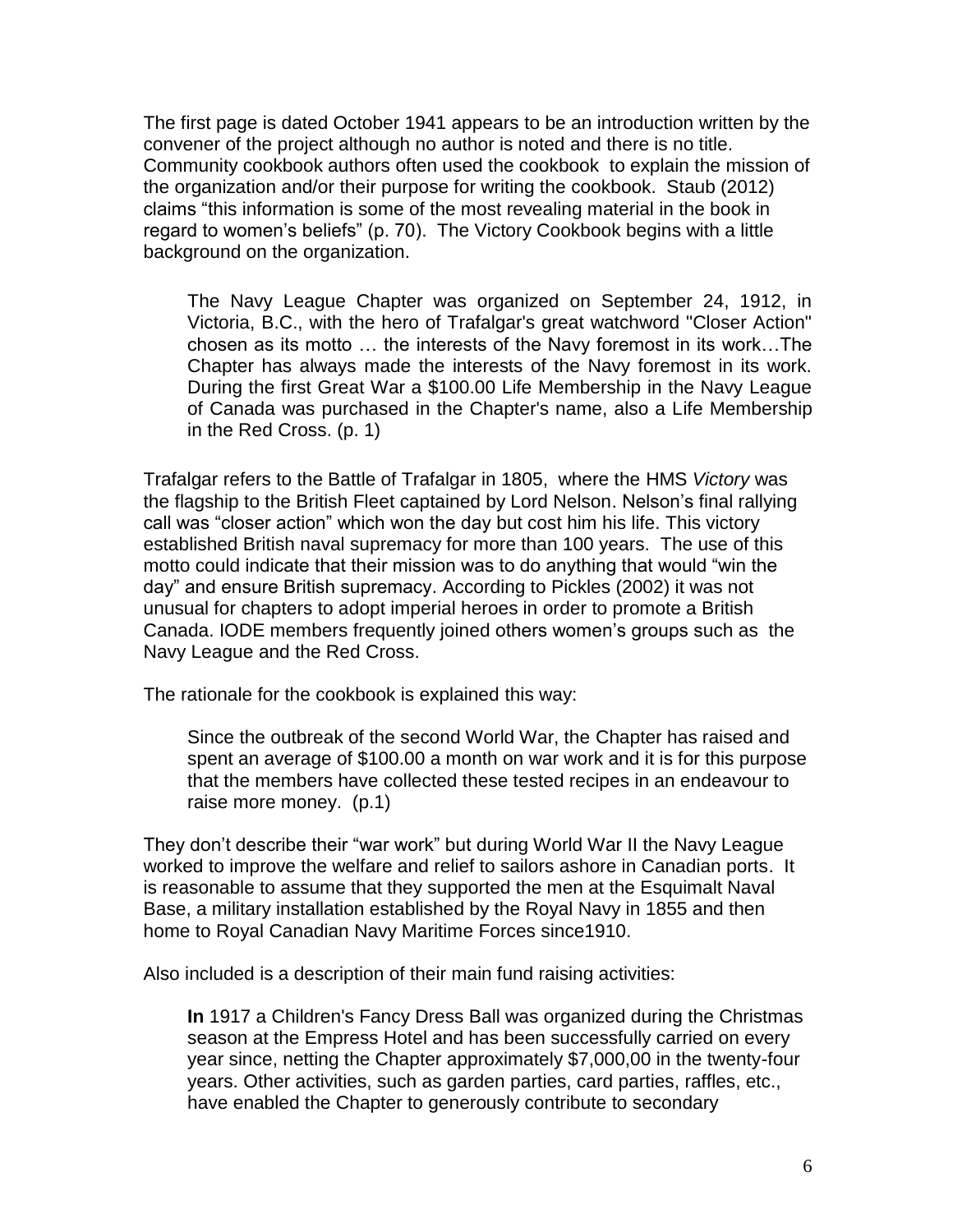Educational work and maintain its share in all the Order's philanthropic work. (p.1)

With previous fund-raising events clearly linked to Victorian England, a cookbook appears to be a departure from their traditional imperial focus.

## **The Recipes And How They Were Organized**

In total, there were 49 ¼ pages of recipes comprising about 60 percent of the content of the book.

# **Classification according to Types**

The recipes were organized according to various types of foods. That was a typical fashion of cookbooks at that time and still in use today.

**Soups.** There are 5 soup recipes: French Onion, Cheese, Duchess (Cheese Based), Borscht, and Spit Pea. There is some ethnic diversity here with only "Duchess" having a clear connection to the empire. The Borscht recipe is interesting in that it has four beaten eggs added before serving and the result is described as "like a soft custard" which is quite a departure from the traditional Ukrainian Borscht.

**Vegetable Dishes.** There are 14 recipes in this section, featuring vegetables that could easily be grown in the mild climate of Vancouver Island, for example, potatoes, corn, carrots, tomatoes, pepper, asparagus, beets, eggplant and cabbage.

**Seafood and Fish Dishes**. There are 15 recipes with all but Lobster Newburg calling for fish, clams, shrimp and crab that are readily available in BC waters. The Lobster Newburg may have been included for its status value.

**Meat Dishes**. The is the second largest category with 27 recipes. Beef and veal dominate the menu with 3 pork recipes, 1 lamb, 1 chicken. Perhaps this is not surprising. According to Mosby (n.d.) Canadians did quite well in terms of meat consumption during the War as the ration allotment was two pounds per person per week. In fact, in combination with access to off-ration meats in restaurants and elsewhere the level of meat consumption from legal sources was in excess of what most Canadians were eating during the Depression.

**Salads.** There are 15 recipes in this section with 3 recipes for dressings, 10 for jelly salads, and 3 others (Hot Cheese Salad, Pear Salad and Frozen Pineapple Salad). The predominance of gelatin based salads during this time period was explored by Shapiro (2006) who explains that, around the turn of the century in America, many women in the emerging middle class began linking the changes brought into their homes by industrialization and scientific advances to their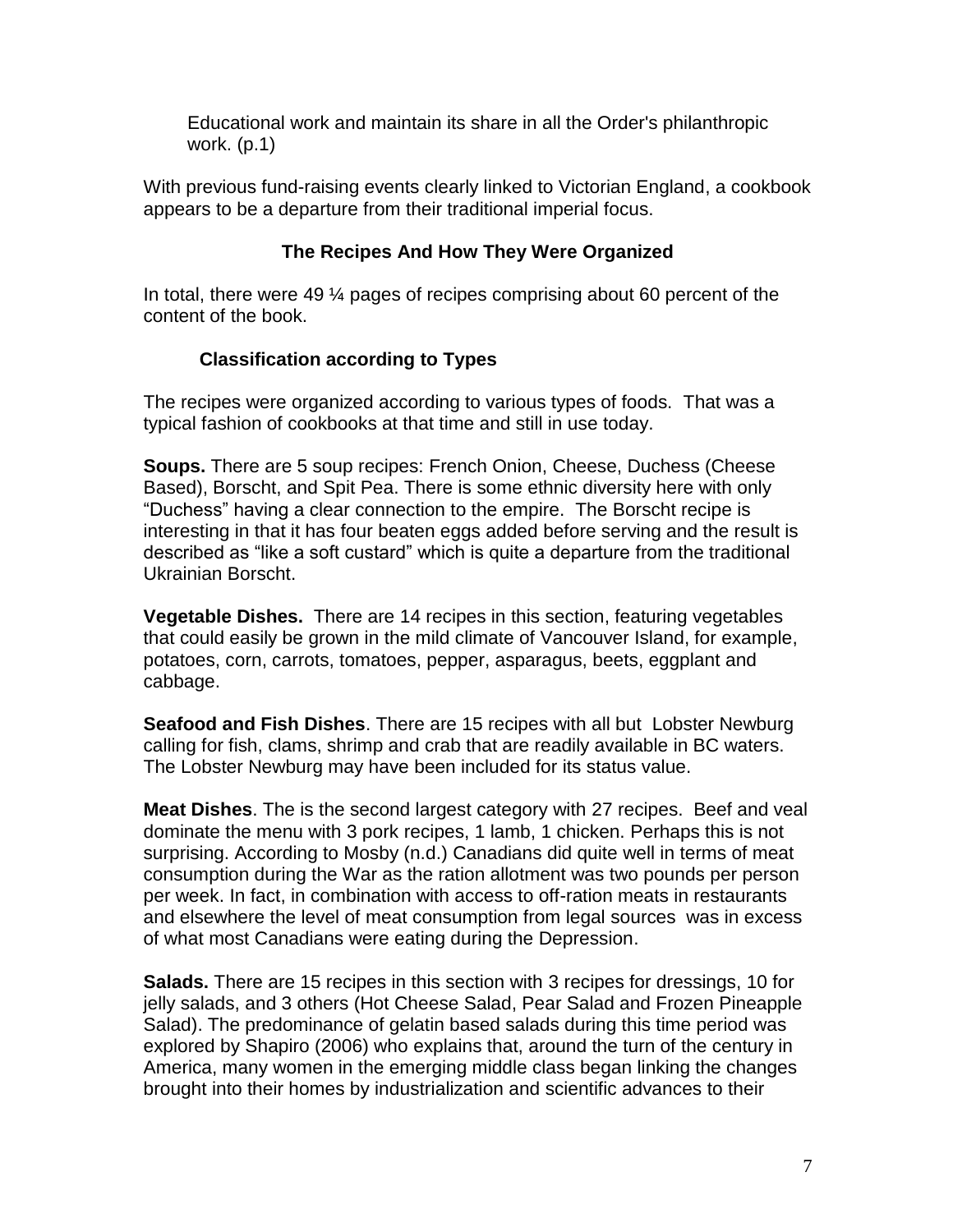cooking. Refrigerators were quite expensive, and gelatin needs refrigeration in order to set. So in a way, preparing a molded salad or dessert was something of a status symbol. "Nothing so quickly identified a meal as upscale, glamorous and artistic as a magnificent salad" (Grey, 2015), Gelatin salads were considered dainty and refined but they were also affordable so they became a way for ordinary women to aspire to a higher social status. As World War II began, they were a way to "prove to you and your friends that you can still do luscious entertaining in spite of shortages and rations" (Grey, 2015)

**Cakes (45), Cookies and Small Cakes (12), Pies (6), Biscuits and Bread (5)** These four sections make baking the most prevalent category in this cookbook (38%). This is an indication of how much women of the day prized making baked goods, especially sweets. There is one page of information for avoiding failures when making cakes emphasizing the "reasons for failure" and how to avoid them.

**Desserts (9),** There are two steamed puddings, four gelatine based desserts and three requiring marshmallows. Five of the recipes are described as "pudding" which may indicate British culinary heritage as "pudding may be claimed as a British invention" (Davidson, 2006, p. 638). While earlier puddings were meat based, by the later half of the  $18<sup>th</sup>$  century they were mostly sweet and the two steamed puddings can be considered descendants of this tradition. Marshmallows rose in popularity hand in hand with gelatine salads once the recipe shifted from using the sap of the marshmallow plant to using gelatine making them more affordable ("Marshmallow", n.d.).

**Luncheon Dishes.** There are 12 recipes in this section. Three–quarters of the recipes are deemed to be casseroles because they combine vegetables and starches (pasta or rice) with meat and sauce and are baked in the oven. The other four include one sandwich, one muffin, one omelette and Spanish Rice which is cooked on top of the stove. Although some trace casseroles back to back to prehistoric times and different cultures have a variety of baked, one-pot dishes that could be considered casseroles, the English are claimed to have adopted it in the early 18th century, and the dish really gained popularity during the Depression and World Wars. (Smith, 2007). The starches helped to pad a meal so that a small portion of meat could become a more filling dish during times of hardship. The IODE relegated casseroles to a luncheon dish which in some ways indicates that they didn't consider it necessary to limit meat. In addition only one of the twelve recipes is labelled as a "casserole".

**Candy.** There are five recipes or sweets. Four are sugar based and Marshmallow Delight is made with marshmallows. This supports the idea that the recipe contributorswere not too worried about sugar rationing at a time when the Consumer Section of the Department of Agriculture (n.d.) was producing pamphlets like "Sugar Savers."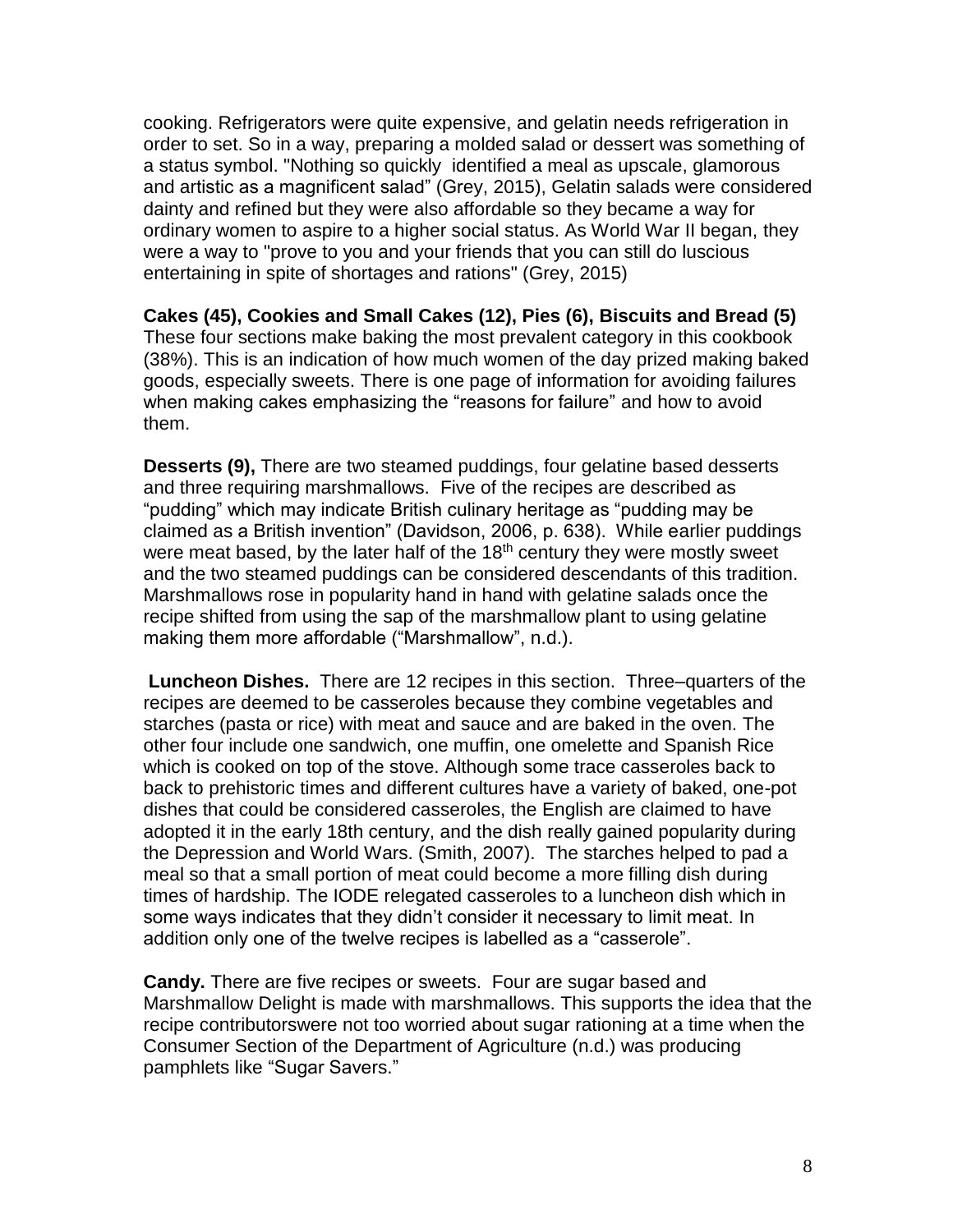**Jam and Pickles.** The five jam and nine pickle recipes are the only preservation recipes. This s somewhat surprising as national studies indicated there was high level of canning across the country in response to conservations efforts and Dominion Department of Agriculture had distributed a brochure stressing the importance of Home Canning in the war effort (Mosby, n.d.; 2014).

Aside from a recipe for Wartime Butter (p. 15) that describes how to make one pound of butter into 2 pounds of butter spread, there is no indication that Canadians, or at least British Columbians ate any differently during the war years.

## **Recipe Styles**

The majority of the recipes were written with a list of ingredients followed by directions, a style attributed by Lieffers (2012) to Mrs.Isabella Beeton whose 1866 publication, *The Book of Household Management,* has been described as the most extensive guide to running a household in Victorian Britain and a forerunner to home economics (Snodgrass, 2004). Mrs. Beeton touted this logical format:

It will be seen, by reference to the following Recipes, that an entirely original and most intelligible system has been pursued in explaining the preparation of each dish. We would recommend the young housekeeper, cook, or whoever may be engaged in the important task of "getting ready" the dinner, or other meal, to follow precisely the order in which the recipes are given. Thus, let them first place on their table all the INGREDIENTS necessary; then the *modus operandi*, or MODE of preparation, will be easily managed. By a careful reading, too, of the recipes, there will not be the slightest difficulty in arranging a repast for any number of persons, and an accurate notion will be gained of the TIME the cooking of each dish will occupy, of the periods at which it is SEASONABLE, and also of its AVERAGE COST. [italics and capitals in original] (Beeton & Beeton, 2000, p. 77)

Using this format then could be indicative of the imperial roots and mission of this chapter of the Victoria IODE.

Thirty recipes (17%) were written in narrative style, narrative where the recipe reads like an essay as the explanation, ingredients, and preparation are in text form, for example, Peppers Stuffed with Asparagus ( p. 19), Hot Cheese Salad (p. 45), Turkish Delight (p. 85) and Date Bread (p. 55).

## PEPPERS STUFFED WITH ASPARAGUS

Cut slices from stem ends of 6 med. sized green peppers. Remove seeds and white portions. Parboil in boiling salted water for ten minute. Drain and fill with creamed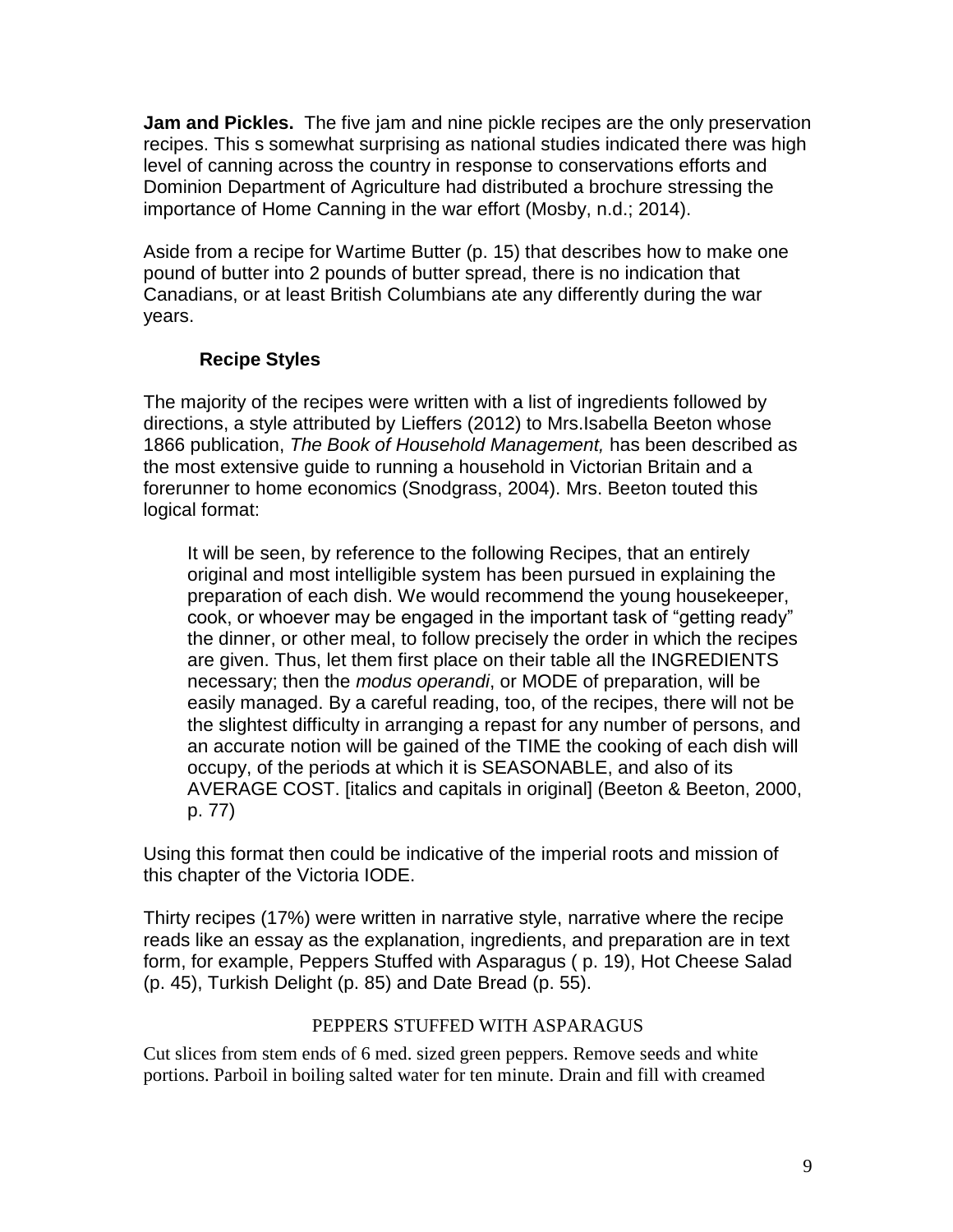asparagus cut in half-inch pieces, cover with bread crumbs. Dot with butter and bake in moderate oven for 10 minutes. Serve on buttered toast.

#### HOT CHEESE SALAD

Make a thick white sauce with butter, flour. milk, salt and pepper, and grated cheese. Then add crab meat and sliced hard-boiled eggs and serve on lettuce leaves.

#### TURKISH DELIGHT

1 box gelatine (Cox or Knox) soaked in 1 cup cold water. Then take 4 cups sugar, 1 cup boiling water, salt and boil until it threads. Stand for a few minutes, then add the gelatine, and stir until dissolved. Add juice of 2 lemons and 1 large or 2 small oanges - colour. (Put cold water into mould before mixture and rinse.) When set, cut into squares and roll in powdered sugar.

-Mrs. D. H. Green.

#### DATE BREAD

1 lb. dates chopped, cover with 1 teaspoon of soda in 1/4 cup boiling water. Let stand until cool. Cream 1 tablespoon of butter with 1/4 cup white sugar. Add dates, etc. 1 egg, 2 cups flour, pinch salt, 1 teaspoon baking powder, vanilla. Cook slowly one hour. - -Mrs. T. McGimpsey.

An examination of the above examples indicates commonalities no matter the recipe style:

• Directions are frequently very brief and they assume a common understanding of basic cookery. For example directions for the Hot Cheese Salad assume that cooks know how to make a white sauce, in the Stuffed Asparagus how to make creamed asparagus, in the Turkish Delight what a sugar syrup would look like when it "threads" and in the Date Bread, how to cream, and how much to mix when the other ingredients are added, what baking pan to use and hot to prepare and the oven temperature.

• Seldom was any equipment mentioned. In examining all the recipes the only equipment mentioned were: double boiler; roasting pan, baking dish, casserole, baking tin, loaf pan, frying pan. No mention of mixing bowls, knives or chopping boards, wooden spoons, or other common kitchen utensils. It appears that most cooks would have the necessary tools or be able to use what is on hand to complete the directions.

• Only 25 of the 181 recipes (14%) gave exact temperatures for cooking or baking. It was assumed that most cooks were experienced enough to know at what temperature cakes, cookies, casseroles should be baked. Similarly the temperature for top of the stove cooking (e.g., high, medium, low) was never given. The recipes that give an exact oven temperature would give an indication that the submitter had a calibrated oven (gas or electric).

It seems that the women who submitted these recipes, assumed they were writing recipes for other experienced women, demonstrating their belief that those who might purchase the cookbook would have similar levels of domestic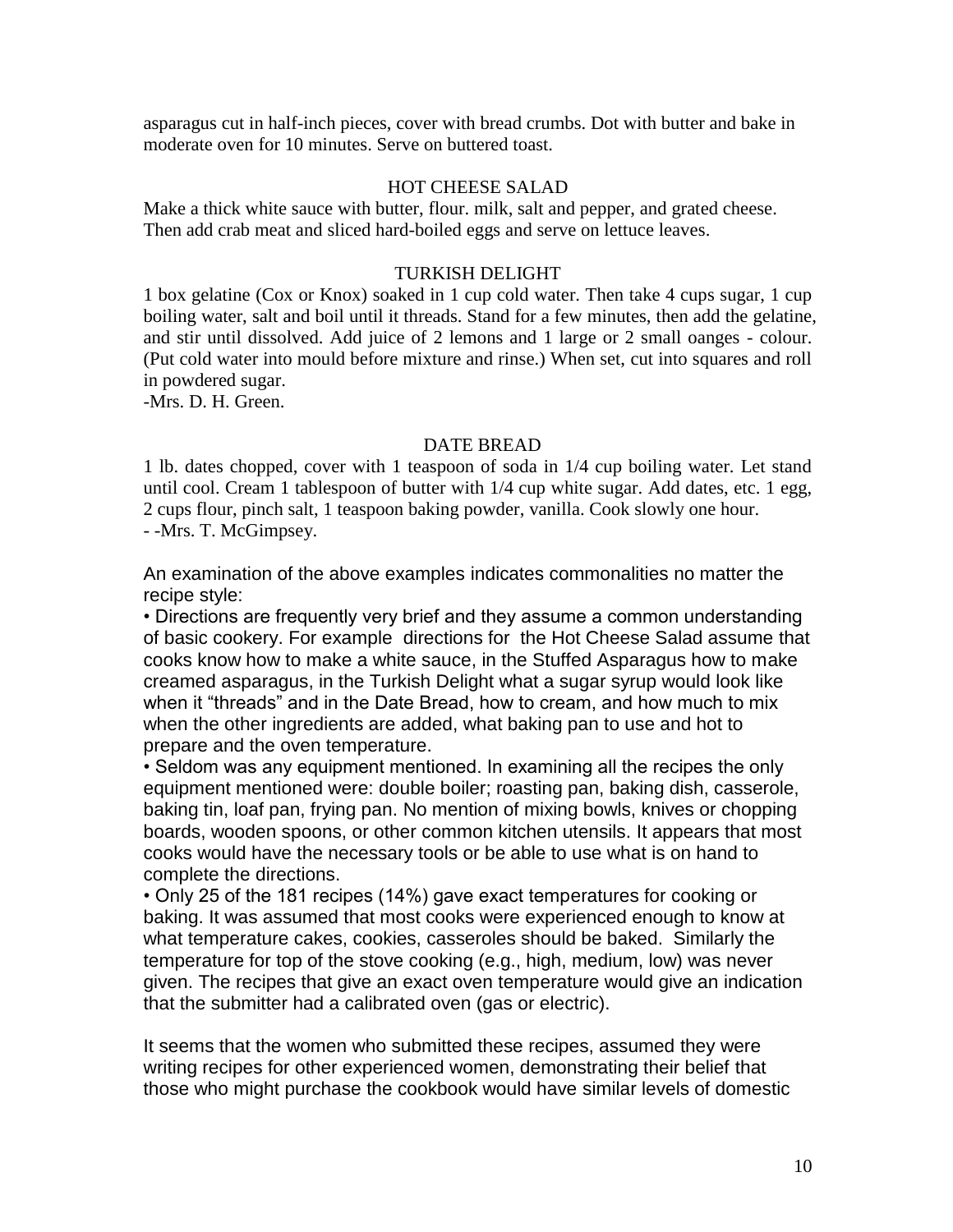knowledge and skills (Bowers, 1997).

### **The Menus**

There is one full page titled *A Modern Kitchen Helps to Plan A Week of Meals* (see Fig. 6) with Breakfast, Lunch, and Dinner for each day of the week (p. 5). The recipes for these menus are not in the cookbook**.** As an example, here are the first two days of the week:

| SUNDAY-                                                                                          |                                                                                              |                                                                                                                                     |
|--------------------------------------------------------------------------------------------------|----------------------------------------------------------------------------------------------|-------------------------------------------------------------------------------------------------------------------------------------|
| <b>Breakfast</b><br>Grapefruit halves<br>Waffles<br>Sausage Red Currant Jelly<br>Coffee<br>Toast | Luncheon<br>Toasted Cheese and<br>Bacon Sandwich<br>Fears with Custard Sauce<br>Milk and Tea | <b>Dinner</b><br>Tomato Juice<br>Rolled Rib of Beef<br>New Potatoes Har. Beets<br>Jellied Vegetable Salad<br>Ice Cream Strawberries |
| MONDAY-<br>Breakfast<br>Orange Juice<br>Bran Flakes<br>Bacon and Eggs<br>Toget Coffee            | Luncheon<br>Imperial Macaroni<br>Beet and Celery Salad<br>Peaches Cookies<br>Milk and Tea-   | Dinner<br>Lamb Chops<br>Hashed Brown Potatoes<br>Green Peas<br>Lime Marshmallow Whip<br>$\int$ of $\int$                            |

Figure 6 Sample of Daily Menus

There is no indication in these menus of wartime food shortages or rationing.

Another full page has three Bridge Menus with three accompanying recipes:

#### **AFTERNOON BRIDGE MENU** Cheese and Bacon Sandwiches Ripe Olives and Sweet Gherkins Nut Bread and Hot Tea Biscuits White Cake and Drop Cookies Tea and Coffee **BRIDGE LUNCHEON** Celery Olives ac. Consomme Salted Crackers Tomato Stuffed with Creamed Chisken Saratoga Chips

Hot Finger Rolls Ice Cream in Meringue Baskets  $C<sub>offee</sub>$ 

Figure 7. Bridge Menus

#### **BRIDGE MENU**

Tuna Fish Salad Brown and White Bread and Butter Olives Celery Sticks Filled with Cheese Almonds and Cluster Raisins **Iced Walnut Cake**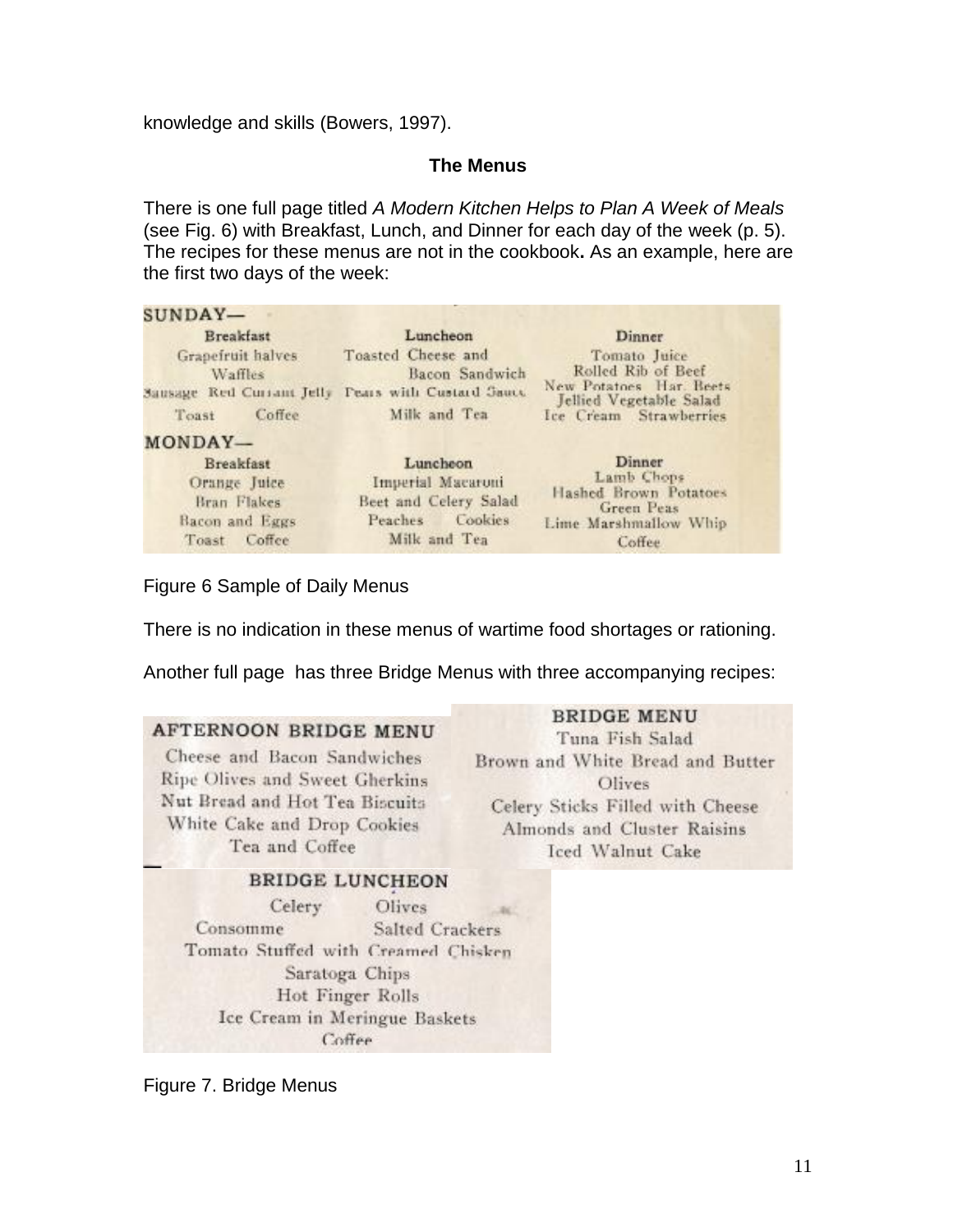For the Bridge Menu, the accompanying recipe is Tuna Fish Salad; for Afternoon Bridge Menu, Drop Cookies; for Bridge Luncheon, Tomato Stuffed with Cream Chicken**.** The Tuna Fish Salad is a gelatine salad (see above), the Drop Cookies recipe has only a list of ingredients assuming that most "ladies" would know how to make cookies, the Tomato Stuffed with Cream Chicken does not explain how to make the Cream Chicken assuming that most cooks would know how to make a white sauce and add cooked chicken.

Inness (2001) explains that bridge luncheons and tea parties menus were common in American women's magazine in the first decades of the twentieth century. The American influence might account for the predominance of olives and the reference to Saratoga Chips. Inness (2006) suggests that the dominant theme was daintiness and simplicity, giving a lot of attention to appearance with decorating and garnishing to create proper foods for women. These social events were based on the Victorian ideal of womanhood where femininity and being lady-like were held up as desirable characteristics.

There is one menu for a special occasion. The menu for Thanksgiving Dinner (see Fig. 9) is very elaborate and not unlike typical Thanksgiving dinners across Canada (BC Food History Network) in non-war years. Thanksgiving began to be observed in some areas of Canada during the mid to late 1800s. Some suggest that it harkens back to English explorer, Martin Frobisher's arrival on Baffin Island in 1578. Others note that first Thanksgiving Day after Confederation was observed as a civic holiday on April 5, 1872, to celebrate the recovery of the Prince of Wale (later King Edward VII) from a serious illness (Mills, McIntosh & Bonikowsky, 2011). Stevens (1999), suggests that Canada's thanksgiving tradition was shaped by Ontario's protestant clergy. All three suggest British roots.

#### THANKSGIVING DINNER MENU

Honey Dew Cocktail Cream of Mushroom Soup Cheese Crackers Celery Curls Olives Hollandaise Sauce Steamed Salmon Roast Young Turkey Giblet Gravy Dressing Cranberry Jelly **Riced Potatoes Baked Danish Squash Buttered Carrots Rolls** Tomato Aspic Cubes in Lettuce Cups Orange Pumpkin Pie Mints Almonds Apple Confection Coffee

-Mrs. Spurrier.

**The Recipe Submitters**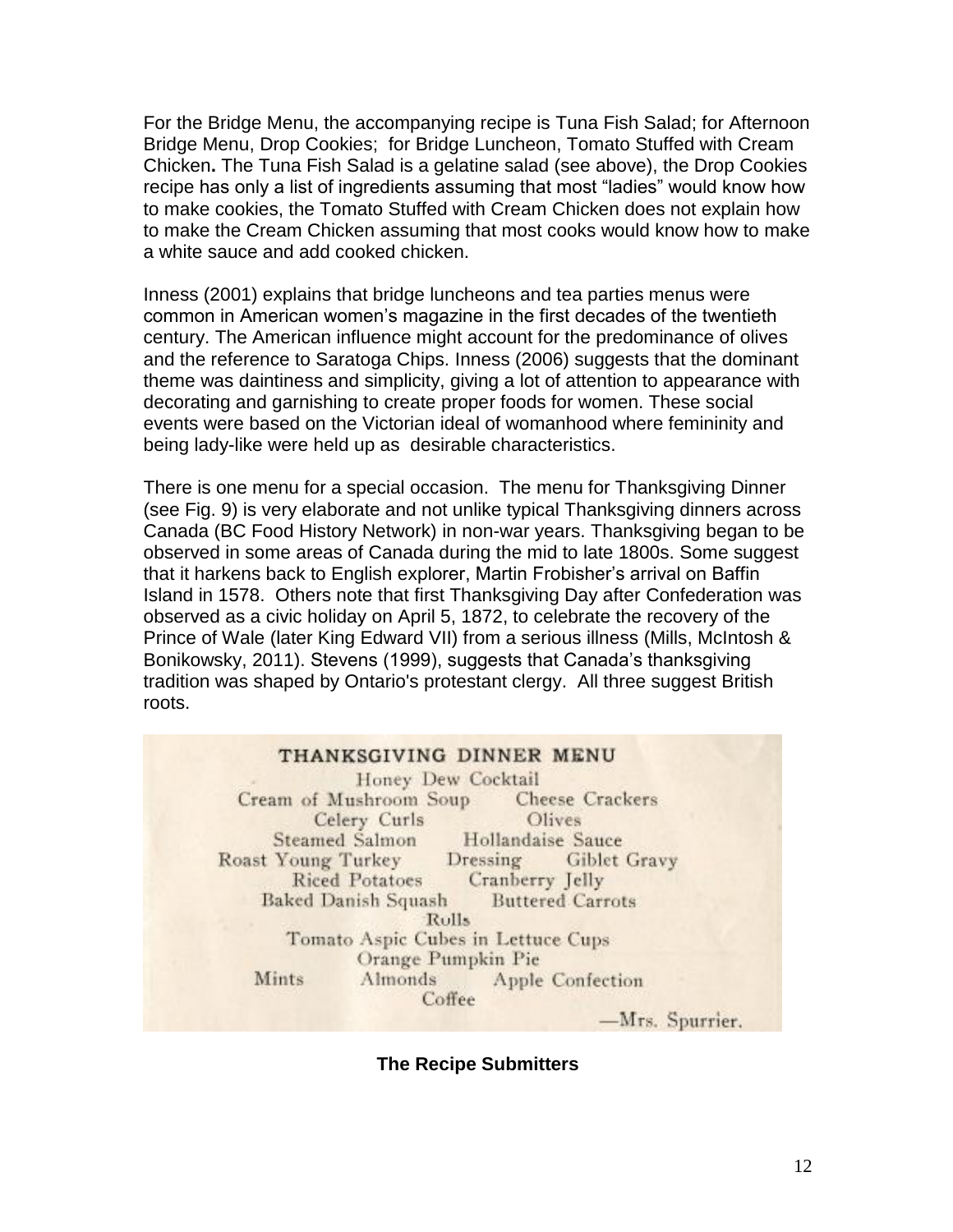Forty three women are named as submitters. There were 41 recipes with no names attached. It was not clear why the names were not attached but in many instances it appears to be in the interest of saving space and it is quite possible that when two or three recipes were submitted by the same person for the same section that the name was only placed at the end of the list. Most of the women submitted less than four recipes but Mrs. Birchall submitted nine, Mrs. T. McGimpsey 25 and Mrs. T. A. Johnston 31. All but a few used coverture-based cognomens (Ferguson, 2012) which was common at the time as women were considered to be under a husband's protection and authority.

Two used "Miss" – Miss E. M. Kittle and Miss Kathleen Johnston - the latter was Mrs. T. A. Johnston's daughter. Three submitters used their given names, Olive Richards (who could possibly be Mrs. B.C. Richards' daughter), Lottie Goreman, and Edna Kerr. One was listed as M. McGimpsey who possibly was Mrs. T. McGimpsey or her daughter. They could be unmarried women or perhaps early feminists who wanted to assert their own identity. Daughters were often encourage to become IODE members and this intergenerational family membership contributed to the longevity of the organization (Pickles, 2002).

The location of the submitters who lived outside of Victoria were noted (Vancouver, Seattle, Ottawa, Honolulu, Albert Head, 10 Mile Point). Only two full addresses were given; Mrs. A. Kent lived at 228 Douglas Street, and Mrs. J.A. McDonald from Vancouver, lived at 1622 1<sup>st</sup> Ave. E. Both would be considered quite prestigious addresses at the time.

Including the names of the contributors was one way to build a sense of trust as it is typically assumed that a submitter would only share her best or most successful recipes (Fleitz, 2009 ; Ferguson, 2012). Middle and upper class women often used the opportunity to have their name in print as a way celebrate their status in society and promote their values to their community and future generations (Bower, 1997).

### **The Patrons and Advertisers**

There are 66 entries under the title Patrons – 19 individuals (14 men, 4 doctors, and 1 woman, Mrs. W. Lee); 47 businesses which include grocery, bakery and confectionary stores, services such as electricians and welding, cafes and hotels, manufacturing and professional services e.g., barristers. In cross referencing the names on the list with the recipe submitters I could find only one possible connection - Green Bros. Contractors is on the list and there is a Mrs. D. H. Green who 3 recipes.

There are four different types of ads based on size: half page; one-quarter of a page; one-eighth of a page;  $1/10<sup>th</sup>$  of a page; and then a few lines in the Classified pages. There is one half page ad from the provincial Department of Trade and Industry encouraging people to buy local food products. There are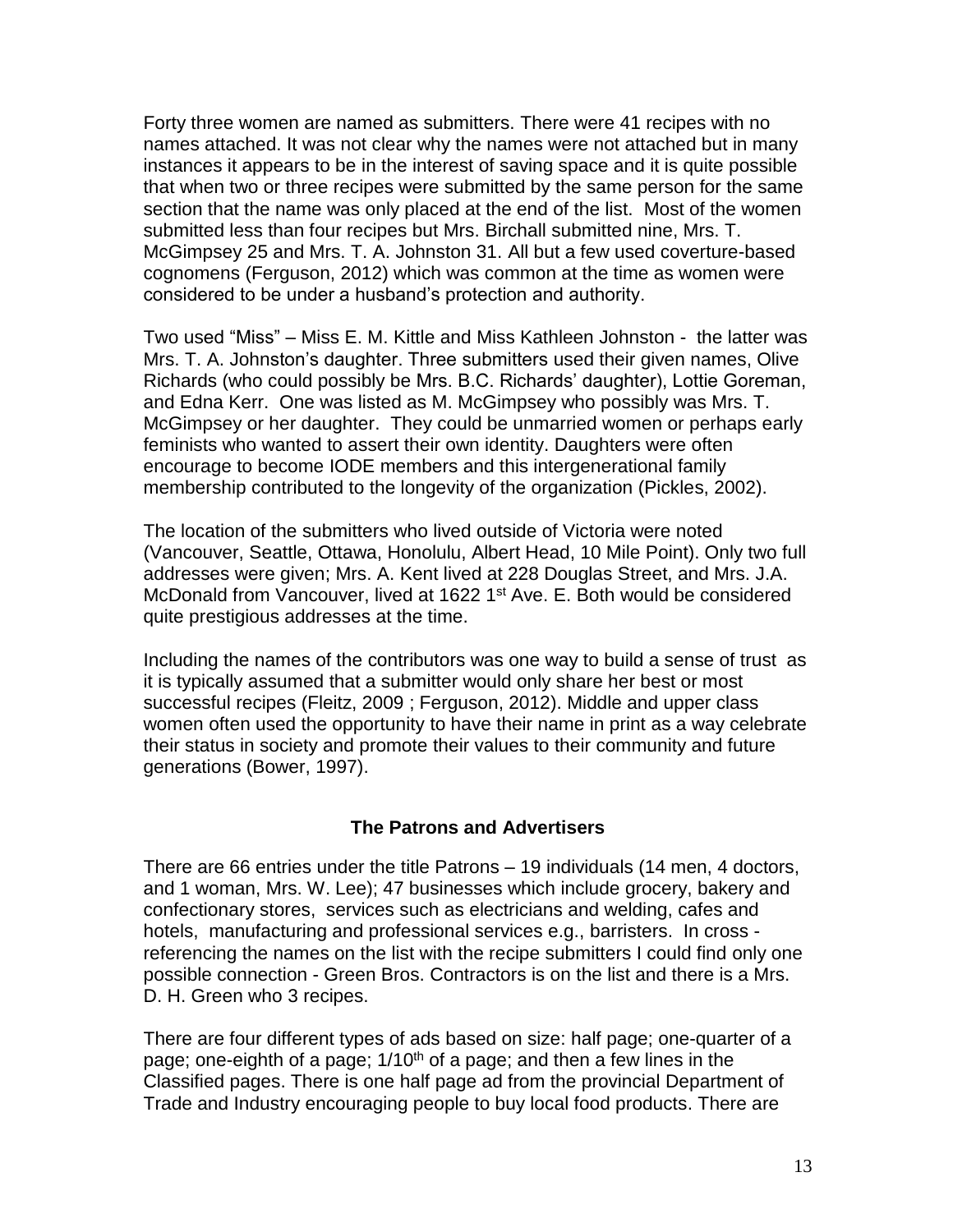fourteen ¼ page ads from a diversity of businesses ranging from creameries and bakeries, to clothing stores, to car and real estate sales, to pile driving and funeral services (56 advertisers). There are eleven pages of 1/8 page ads with 88 ads and 18 pages of 1/10<sup>th</sup> page ads with 180 advertisers. The Classified Page listed 61 business under these headings: auto camps; bakeries; beauty parlors; bicycles; cleaners; children's wear; druggists; florists; glass; grocers and confectioners; Hotels; meat markets; music; plumbers; real estate and insurance; schools; shoe repairs; service stations, tailors; and miscellaneous. There were 6 additional ads filling space on recipes pages and four more on the inside of the back cover. In total there were 335 advertisers. Obviously the women involved were able to garner a very broad range of support.

In cross-referencing with the list of submitters I could only make a few possible links. The ad for Carter-Halls-Aldger Company of Engineers and Builders might be connected to Mrs. D. W. Carter, Harte-Andrews Paints, Ltd to Mrs. W. H. Harte; Johnston & Co. real estate and insurance to Miss Kathleen Johnston and Mrs. T. A. Johnston; Harry Webb, haberdashery to Mrs. Webb; and Cameron Motors to Mrs. D. O. Cameron. At a time when almost all women were financially and politically dependent on men, I wondered whether it was common to seek support from their spouses for various projects but there were only limited indications of this.

The ability to generate so many ads can imply that the women had significant support in the community. According to Ferguson (2012) this helps to validate the women's work as worthwhile and useful. The money raised supports their cause and possibly was necessary for publication as this cookbook was professionally printed (see Fig. 8). This contrasts with the often mimeographed reproduction of community cookbooks.



Figure 8. Publisher

### **Discussion**

Two themes struck me as I read and re-read this cookbook. The first relates to what I didn't find. I thought I would find information related to what women cooked for their families in wartime and examples of how they dealt with food shortages and rationing. There were over 200 cookbooks produced during the war that generally focused on ration-stretching on themes such as sacrifice, thrift, and conservation (Driver, 2008; Mosbey 2014). Women were encouraged to become "house soldiers" (Canadian Starch, n.d.).There were campaigns to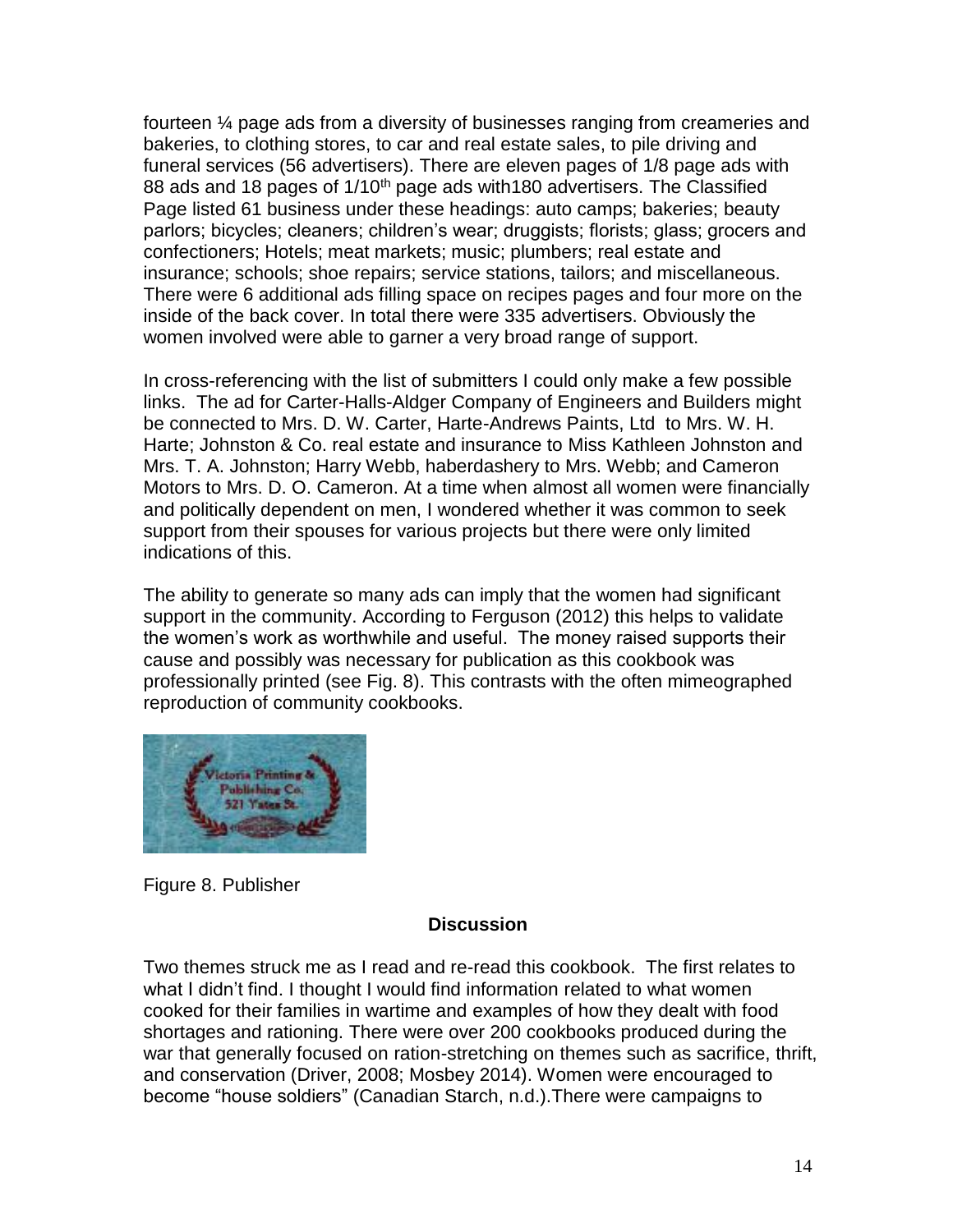promote certain 'patriotic' foods such as the provincial Department of Trade and Industry ad in this cookbook. People were growing victory gardens, Canada's Food Rules were introduced and there were meatless Tuesdays (Mosbey, 2014). Yet aside from one recipe on Wartime Butter, none of this was mentioned in this "wartime cookbook."

It seems to me that "keeping up appearances" or "keeping the 'British' in British Columbia" might be more apt descriptions of how these women approached life in wartime. Their goal appears to be to keep things as normal as possible during disturbing times. Between 1891 and 1921, 175,000 British immigrants settled in British Columbia. Victoria was a settler colonial city and in 1908 was described as the most "English" of all towns in Canada and where the English element was most conspicuous in clubs (Barman, 2011). According to Inness (2006) cookbooks "pass down a group's beliefs, even if not stated explicitly" (p. 5). Publishing cookbooks was an important way for women's groups to promote their causes and raise money at the same time (Driver, 2008). Leger-Anderson (2005) claims that the philanthropic and educational efforts of the IODE were "within a framework that apotheosized British/English" (p. 2). Pickles (2002) refers to this as their imperialist agenda. So while the intent of the cookbook was to produced to raise funds for the war effort, the hidden, perhaps hegemonic, agenda was a patriotic defence of the Empire and promotion of Britain and British institutions.

Pickles (2002) contends that the IODE did not fit neatly in the public –private dualism frequently referred to in historical work. Zukin (1991) has called this blurring of boundaries between public and private space a state of "liminality." The liminal space between public and private is somewhat sheltered from the wider public gaze and therefore can be used strategically by women to develop capacities and resources whether it be private, communal and public depending on the motivation of people using it. (Buckingham, 2006; et al. Newman, 2012). It occurs to me that the work of creating this cookbook could be considered negotiating the liminal space between public and private lives. I based this on the ability of the women of the Navy League of IODE in Victoria were able to garner the support of sixty-six patrons and 335 advertisers. In order to curry such favour, creating the cookbook could be seen as a form of public participation and a way to enter into, and be accepted in the public sphere and seek public validation of their work. In getting the cookbook professionally published and selling it, they entered the economic public sphere and this positions the book as a public text (Ferguson, 2012). It also gave IODE members a unique venue in which to learn and exercise new skills which may enable them to move beyond to broader political projects which could be an area for further research.

To sum up, this exploration of Navy League Chapter IODE Victory Cook Book (1941) exemplifies how cookbooks can reveal a great deal about society. In this case: the cookery knowledge of the women of the time; how a cookbook is imbued with the values of the association; and how involvement in a women's organization and creating a cookbook is a form of public participation.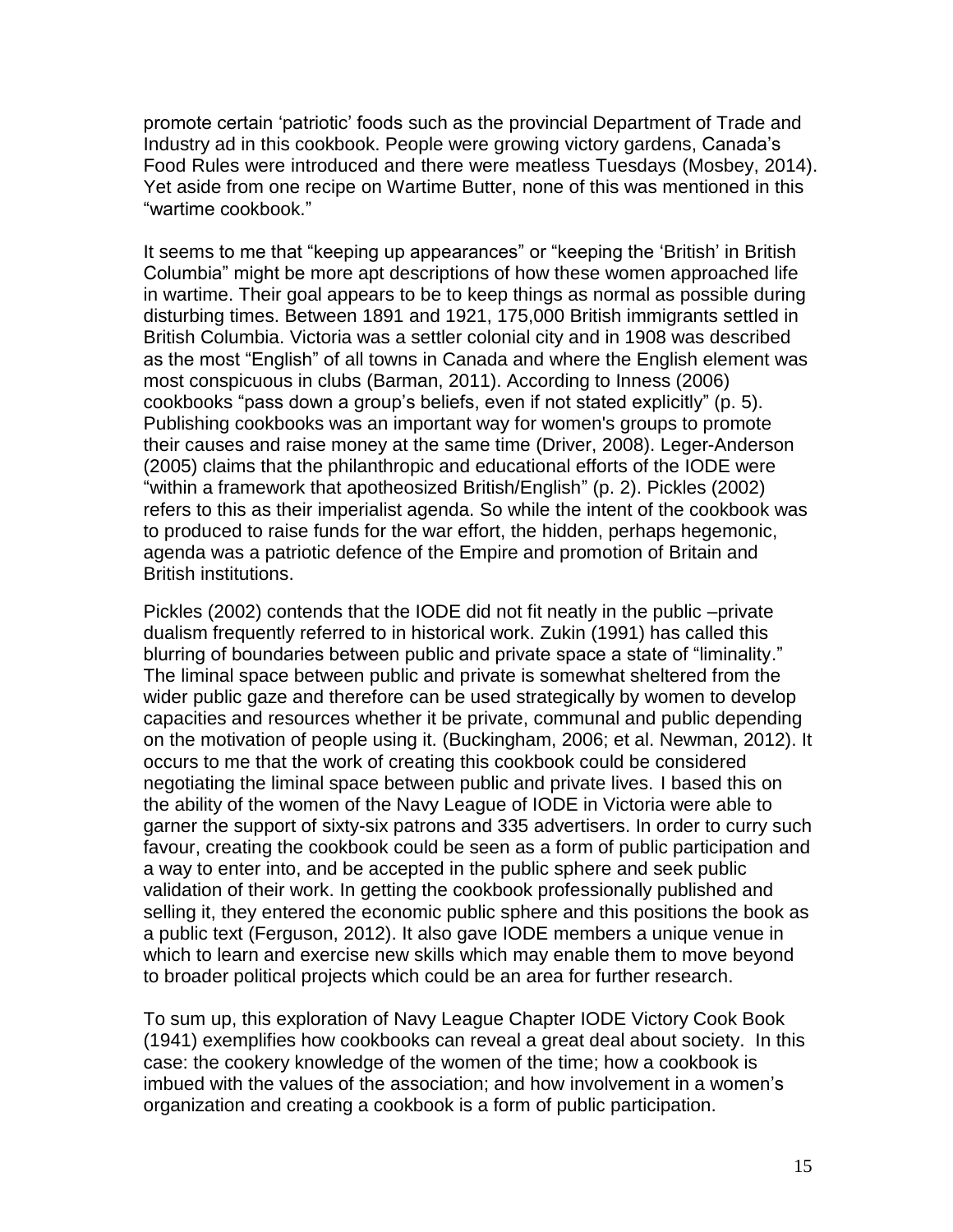### **References**

- Albala, K. (2012). Cookbooks as Historical Documents. *The Oxford Handbook of Food History*. DOI: 10.1093/oxfordhb/9780199729937.013.0013
- Barman, J. (2011). *Growing up British in British Columbia: boys in private school*. UBC Press.
- Barker, S. (2008) *Feeding the Hungry Allies:Canadian Food and Agriculture during the Second World War.* PHD dissertation, University of Ottawa.

Beeton, I.(1986), *The Book of Household Management*, London: S.O. Beeton

- Beeton, I., & Beeton, M. (2000). *Mrs Beeton's Book of Household Management: Abridged Edition*. Oxford Paperbacks.
- BBC World Service

http://www.bbc.co.uk/worldservice/history/story/2007/02/070122\_html\_40s. shtml

BC Food History Network (n.d.). Thanksgiving Backgrounder. http://www.bcfoodhistory.ca/

British Bridge Union. *Origins and history of bridge.*  https://www.ebu.co.uk/origins-and-history-of-bridge

- Bower, A. (1997). *Recipes for Reading: Community Cookbooks, Stories and Histories.* Amherst, MA: University of Massachusetts Press
- Buckingham, S., Marandet, W., Smith, F., Wainwright, E. & Diosi, M. (2006). The liminality of training spaces: Places of private/public transitions *Geoforum,* 37(6), 895-905.
- Burke, C. (2001). Hands-on history: Towards a critique of the 'everyday'. *History of Education*, 30 (2), 191-201.
- Canadian Starch Co. (n.d.). *Economy recipes for Canada's "Housesoldiers". https://wartimecanada.ca/sites/default/files/documents/Housoldiers\_0.pdf*
- Davis, H., Nansen, B., Vetere, F., Robertson, T., Brereton, M., Durick, J., & Vaisutis, K. (2014, June). Homemade cookbooks: a recipe for sharing. In *Proceedings of the 2014 conference on Designing interactive systems* (pp. 73-82). ACM.
- Davidson, A. (2006). *Oxford Companion to Food*, 2nd Edition. Oxford:Oxford University Press.
- Dominion Department of Agriculture (n.d.). *Home canning in wartime* https://wartimecanada.ca/sites/default/files/documents/Wartime%20Cannin g%20.pdf
- Department of Agriculture (n.d.). *Sugar Savers.* https://wartimecanada.ca/
- Driver, E. (2008). *Culinary Landmarks: A Bibliography of Canadian Cookbooks*, 1825-1949. Toronto, ON: University of Toronto Press.
- Driver, E. (2009) Cookbooks as Primary Sources for Writing History, Food, Culture & Society, 12:3, 257-274, DOI: 10.2752/175174409X431987
- Fleitz, W. J. (2009). *The multimodal kitchen: cookbooks as women's rhetorical practice* [Doctoral Dissertation]. Bowling Green State University.
- Ferguson, K. (2012). Intensifying taste, intensifying identity: Collectivity through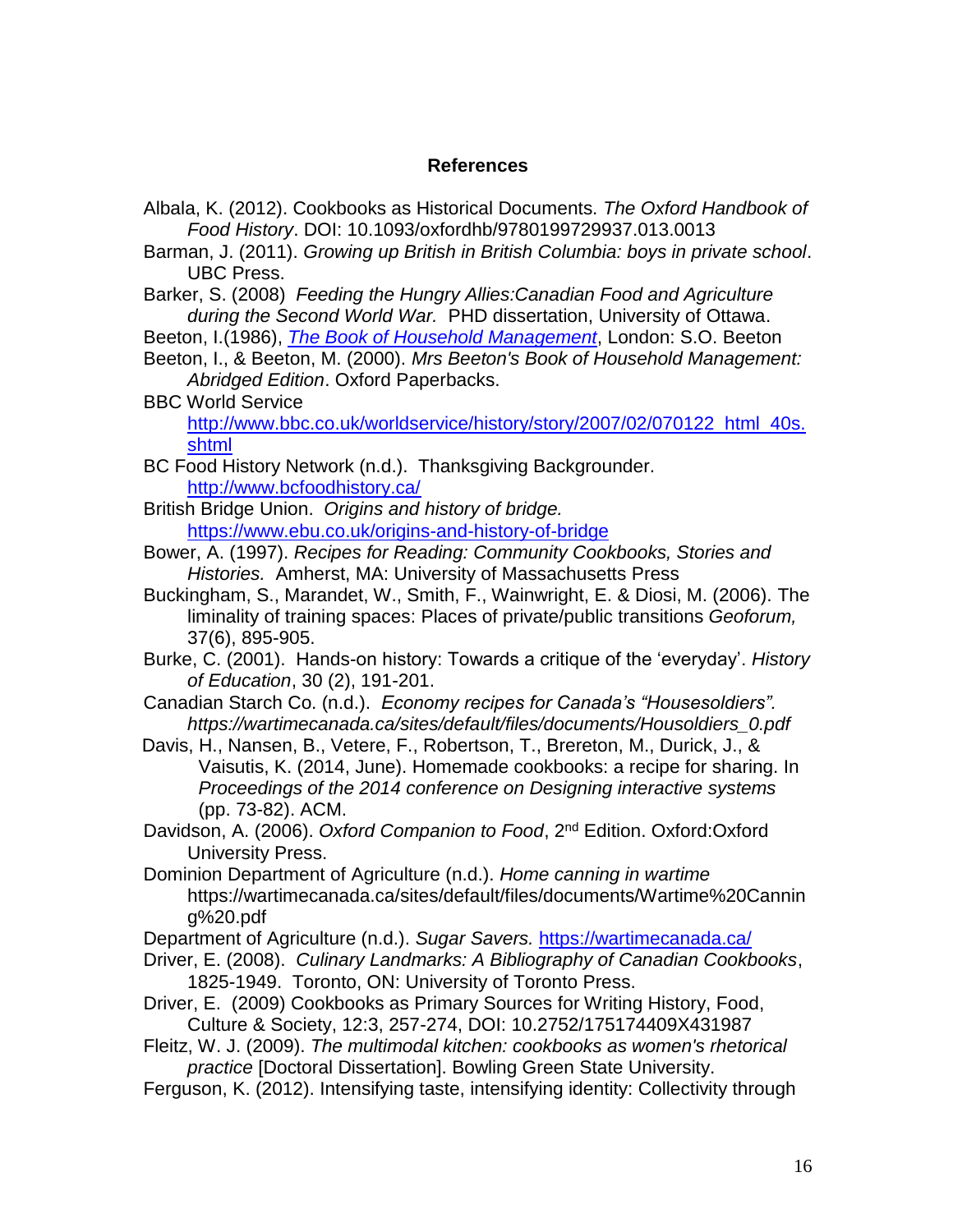community cookbooks. *Signs*, 37 (3). 695-717.

Governor General of Canada (2015). Heraldry Today, Register of Arms, Flags and Badges. Imperial Order Daughters Of The Empire (Also Known As IODE) Canada. http://reg.gg.ca/heraldry/pub-

reg/project.asp?lang=e&ProjectID=2664&ShowAll=1

- League of their Own: Community Cookbooks. *Food and Wine.* https://www.foodandwine.com/articles/a-league-of-their-own-communitycookbooks
- Grey, S. (2015). A Social History of Jell-O Salad: The Rise and Fall of an American Icon. *Serious Eats.*

<https://www.seriouseats.com/2015/08/history-of-jell-o-salad.html> Imperial Order of the Daughters of the Empire (IODE).

[https://en.wikipedia.org/wiki/Imperial\\_Order\\_Daughters\\_of\\_the\\_Empire](https://en.wikipedia.org/wiki/Imperial_Order_Daughters_of_the_Empire)

- Inness, S. A. (2001). *Dinner roles: American women and culinary culture*. Iowa City: University of Iowa Press.
- Inness, S. A. (2006). Secret Ingredients: Race, Gender and Class at the Dinner Table. New York: Palgrave, Macmillan.
- IODE, (1941). *Victory Cook Book*. Wartime Canada <http://wartimecanada.ca/document/world-war-ii/recipes/victory-cook-book>
- Leger-Anderson, A. (2005). Women's Organizations in Saskatchewan Report for Culture, Youth, and Recreation.

*publications.gov.sk.ca/documents/96/98075-Women'sOrgs.pdf*

- Lieffers, C, (2012). The Present Time is Eminently Scientific': The Science of Cookery in Nineteenth-Century Britain, *Journal of Social History*, 45(4), 936-959.
- Mac Con Iomaire, M. (2013) 'Towards a Structured Approach to Reading Historic Cookbooks. *The Journal of Media and Culture*, 16(3). [http://journal.media](http://journal.media-culture.org.au/index.php/mcjournal/article/viewArticle/649)[culture.org.au/index.php/mcjournal/article/viewArticle/649](http://journal.media-culture.org.au/index.php/mcjournal/article/viewArticle/649)
- "Marshmallow." How Products Are Made. Encyclopedia.com: [https://www.encyclopedia.com/manufacturing/news-wires-white-papers](https://www.encyclopedia.com/manufacturing/news-wires-white-papers-and-books/marshmallow)[and-books/marshmallow](https://www.encyclopedia.com/manufacturing/news-wires-white-papers-and-books/marshmallow)
- Newman, J. (2012). *Working the spaces of power: Activism, neoliberalism and gendered labour.* New York:Bloombury Academic.
- Middleton, A., Ambrose, L. & Michinson, W. (2014). Women's organizations. *Canadian Encyclopedia.*

<https://www.thecanadianencyclopedia.ca/en/article/womens-organizations>

- McDowell, W. (2002*). Historical Research: A Guide for Writers of Dissertations, Theses, Articles and Books.* London: Longman.
- Mills, D., McIntosh, A. Bonikowsky, L. N. (2011). Thanksgiving in Canada. *The Canadian Encyclopedia.*

<https://www.thecanadianencyclopedia.ca/en/article/thanksgiving-day>

- Mosby, I. (2014). *Food Will Win the War: The Politics, Culture, and Science of Food on Canada's Home Front*. Vancouver, BC:UBC Press.
- Mosby, I. (n.d.) Food on the Home Front during the Second World War. http://wartimecanada.ca/essay/eating/food-home-front-during-secondworld-war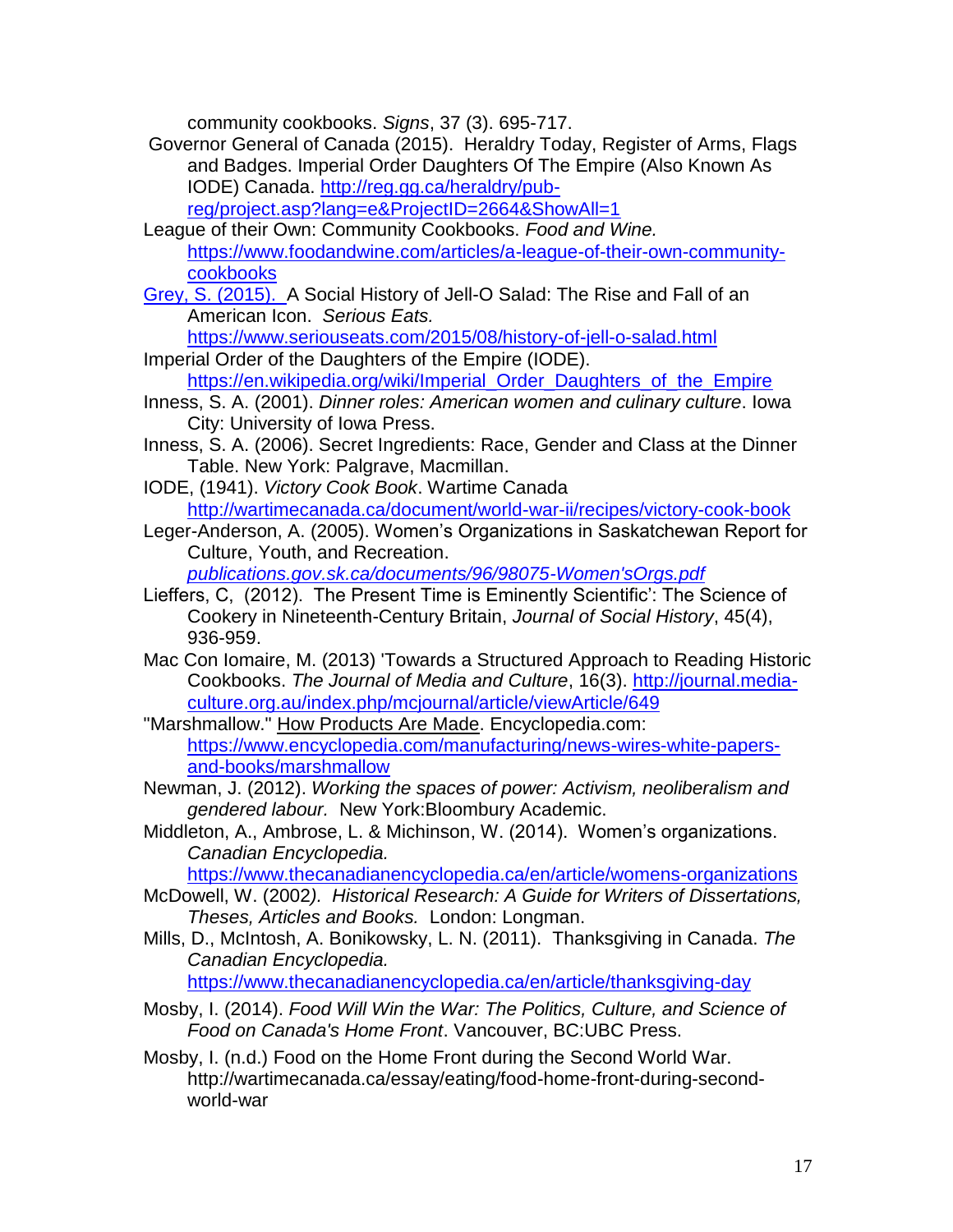- Nussel, J. (2006). Heating up the sources: Using community cookbooks in historicaliInquiry. *History Compass* 4/5 (2006): 956–961, 10.1111/j.1478- 0542.2006.00342.x
- Pickles, K. (2002). *Female imperialism and national identity: Imperial order daughters of the Empire*. Manchester University Press.
- Pickles, K. (1998). Forgotten colonizers: the imperial order daughters of the empire (IODE) and the Canadian North. *Canadian Geographer/Le Géographe canadien*, *42*(2), 193-204.
- Ransom, E., & Wright, W. (2013). Constructing Culinary Knowledge: Reading Rural Community Cookbooks. *Food, Culture & Society*, *16*(4), 669-689.
- Sangster, J. (2006, M). Archiving feminist histories: Women, the 'nation' and metanarratives in Canadian historical writing. In *Women's Studies International Forum* 29,(3), 255-264).
- Seaholm, M. (1988). *Earnest women: The white woman's club movement in Progressive Era Texas, 1880-1920*. [Dissertation], Rice University. [http://hdl.handle.net/1911/16183.](http://hdl.handle.net/1911/16183)
- Shapiro, L. (2008). *Perfection salad: Women and cooking at the turn of the century* (No. 24). Univ of California Press.
- Sheehan, N. M. (1990). Philosophy, pedagogy, and practice: The IODE and the schools in Canada, 1900-1945. *Historical Studies in Education/Revue d'histoire de l'éducation*, *2*(2), 307-321.
- Sheehan, N. M. (2013). Imperial Order Daughters of the Empire. *The Canadian Encyclopedia.* [https://www.thecanadianencyclopedia.ca/en/article/imperial](https://www.thecanadianencyclopedia.ca/en/article/imperial-order-daughters-of-the-empire)[order-daughters-of-the-empire](https://www.thecanadianencyclopedia.ca/en/article/imperial-order-daughters-of-the-empire)
- Small, N. (1995). The "Lady Imperialist" and the Great War: The Imperial Order Daughters of the Empire in Saskatchewan, 1914-1918. In D. De Brou & A. Moffat (Eds*.)"Other" Voices: Historical Essays on Saskatchewan Women*. Regina, SK: Canadian Plains Research Center.
- Smith, A. F. (2007). The Oxford companion to American food and drink. (p. 97??)
- Snodgrass, M. E. (2004). *Encyclopedia of kitchen history*. New York:Routledge.
- Staub, K. A. (2012) Recipes for Citizenship: Women, Cookbooks, and Citizenship in the Kitchen, 1941-1945 [Masters Thesis) Virginia Polytechnic Institute and State, Blacksburg, VA
- Stevens, P. (1999). Forget the Pilgrims. Canada's Own Thanksgiving Tradition Was Shaped by Ontario's Protestant Clergy, Refined by Commercial, State Interests. Retrieved from: www.yorku.ca/ycom/release/archive/100599.htm Theophano, J. (2002). *Eat My Words.* New York: Palgrave.
- Tucker, G. N. T. (1962). The Navy Service of Canada: Its Official History, Volum 1 Origins and Early Years. Ottawa, Kings Printer. [https://www.canada.ca/en/department-national-defence/services/military](https://www.canada.ca/en/department-national-defence/services/military-history/history-heritage/official-military-history-lineages/official-histories/book-1962-naval-service-1.html)[history/history-heritage/official-military-history-lineages/official-](https://www.canada.ca/en/department-national-defence/services/military-history/history-heritage/official-military-history-lineages/official-histories/book-1962-naval-service-1.html)

[histories/book-1962-naval-service-1.html](https://www.canada.ca/en/department-national-defence/services/military-history/history-heritage/official-military-history-lineages/official-histories/book-1962-naval-service-1.html)

Turek, T. (2013). Mobilizing Imperial Sentiment: Identities, Institutions, and Information in British Canada's Road to War, 1937-1940. *Études canadiennes / Canadian Studies*, 75, 13-31.